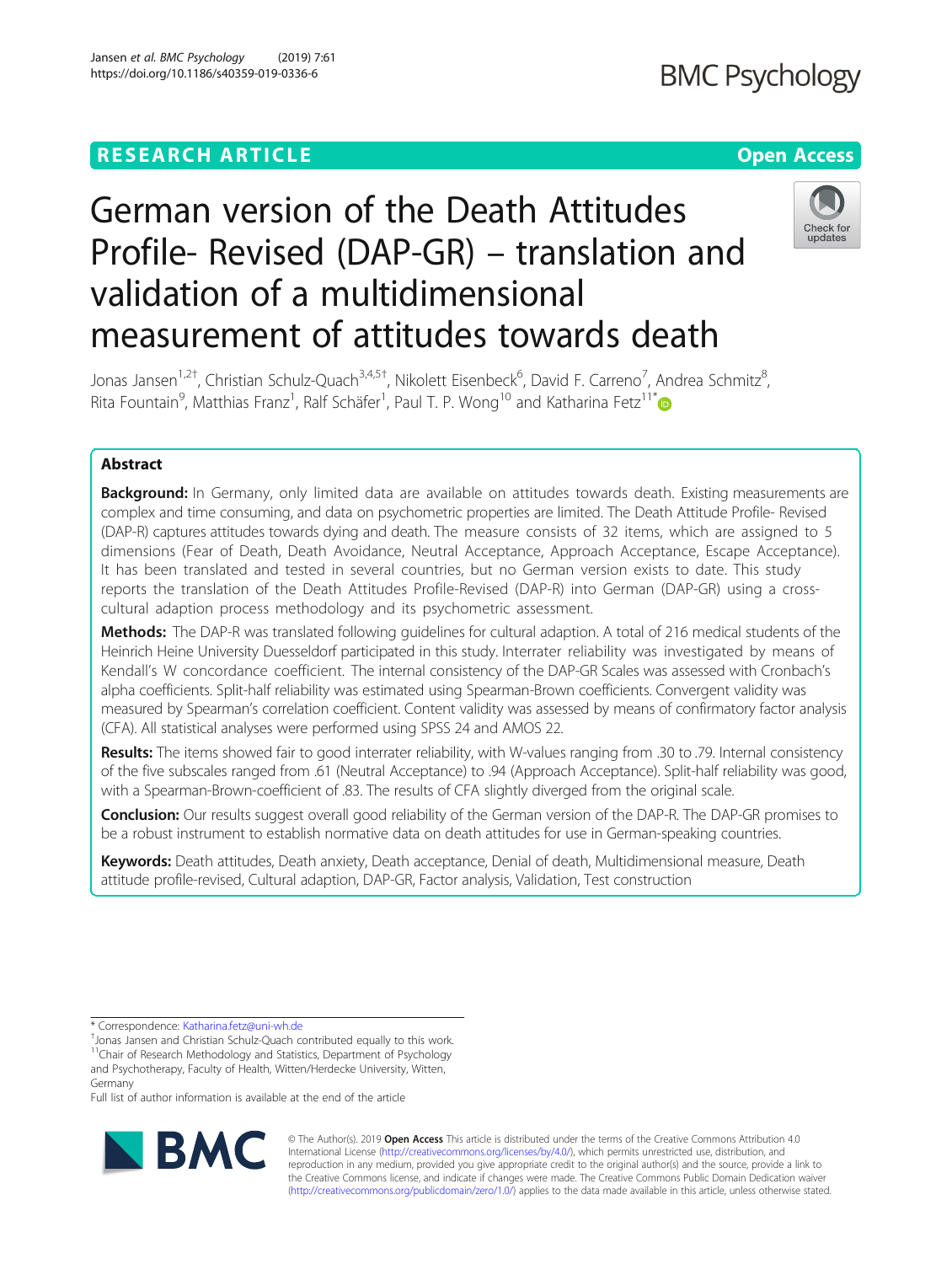#### Background

Examining people's attitudes towards death and dying in Germany requires research not only to concentrate on optimizing medical care but also to address social, cultural, religious and ethnic circumstances [[1\]](#page-9-0). Many people do not think about death much. However, when prompted to consider the idea of death, most people describe a feeling of apprehension or discomfort. Reactions range between anxiety, denial and acceptance of death [[2,](#page-9-0) [3\]](#page-9-0). Hence, this study focuses on the different attitudes people express towards death. The public discourse project "30 thoughts on death" ([http://www.3](http://www.30gedankenzumtod.de/) [0gedankenzumtod.de](http://www.30gedankenzumtod.de/) [German website]) is a joint research project between universities in Germany and follows the call for research and public dialogue on this topic [\[4](#page-9-0)].

It is often during the diagnosis of a life-limiting disease that people consciously ponder thoughts of personal dying and death for the first time [[5\]](#page-9-0). Once people are confronted with death, primary anxious affect seems to be a natural response to death awareness. Nyatanga and de Vocht [[6\]](#page-9-0) (p. 412) define death anxiety as "an unpleasant emotion of multidimensional concerns that is of an existential origin provoked on contemplation of death of self or others". [[5\]](#page-9-0) describes the essential function of anxiety as reparative. While a low level of anxiety can be motivating, a high level can have detrimental effects. Prolonged overt anxiety can lead to a state of terror or existential dread. Following Terror-Management-Theory (TMT) research, the failure of protective psychogenic mechanisms and defence strategies that aim to bolster selfesteem and ultimately reduce the experience of anxiety leads to overt annihilation anxiety [\[7,](#page-9-0) [8](#page-9-0)]. In accordance with TMT, individuals who have high self-esteem and strong worldview beliefs often do not think about death much or fear it consciously. These individuals often express an attitude of death acceptance. However, Wong and Tomer (1999) argued that a meaning-oriented approach towards death acceptance may reduce the terror of death. In this context, [\[9,](#page-9-0) [10](#page-9-0)] presented his meaning-management theory (MMT) of death acceptance. MMT is rooted in existential-humanistic theory [\[11](#page-9-0)] and constructivist perspectives [\[12](#page-10-0)], but it also incorporates cognitive-behavioural processes. It is a comprehensive psychological theory about how to manage various meaning-related processes to meet basic needs for survival and happiness.

Wong et al. [\[13\]](#page-10-0) developed the Death Attitude Profile-Revised and identified three types of death acceptance: Neutral Acceptance (accepting death as a natural process of life), Approach Acceptance (looking forward to a blessed afterlife) and Escape Acceptance (accepting death as a better alternative to present sufferings). Research has shown that Neutral or Approach death acceptance correlates with personal meaning; that is, individuals who see their lives as fulfilling have consist-ently been found to express less death anxiety [[13](#page-10-0)–[21](#page-10-0)]. One relevant application of the DAP-R measure lies in its ability to measure these different attitudes to provide a more nuanced understanding of how individuals react in situations of death confrontation and mortality salience, such as when they are confronted with a diagnosis of a life-limiting illness or when working around death and dying is part of their professional role description, such as in hospice and palliative care [\[22](#page-10-0)].

In Germany, only limited data are available on attitudes towards death, and existing measurements are not easily applicable. The existing measurements are complex and time consuming, and data on psychometric properties are limited [[23](#page-10-0)–[25\]](#page-10-0). The DAP-R has been translated and tested in several countries, but no German version exists to date. Hence, in this study, we report the translation and adaption of the previously validated DAP-R measure into German using a crosscultural adaption process methodology [\[26](#page-10-0)].

In this study, the researchers focus on medical students since Undergraduate Palliative Care Education (UPCE) has become mandatory in Germany in recent years. Furthermore, medical students are particularly interesting since they are in a unique transition state between being part of the general public and becoming medical professionals [[27\]](#page-10-0). Another study by our research group found that students wish to have death education as part of end-of-life care (EOLC) [\[28](#page-10-0)]. We believe that the DAP-GR could foster the opportunity to realize that wish in German-speaking countries.

The researchers opted against using a palliative care sample since it might have been difficult to recruit a comparable sample of patients in the same time frame. The objectives of this study were on the one hand to report the translation of the Death Attitudes Profile-Revised (DAP-R) into German (DAP-GR) using a crosscultural adaption process methodology and on the other hand to evaluate the psychometric properties of the German adaptation of the DAP-R in a sample of medical students. We analysed the face validity, confirmatory factor structure, the replicability of the dimensions and the internal consistency. In a first part of the study, a small sample of medical students helped to empirically determine the face validity of the proposed five dimensions of the DAP-GR. In the second part of the study the main sample, with over 200 participants, were used to analyse the confirmatory factor structure, the replicability of the dimensions and the internal consistency.

#### Methods

#### Sample

More than 200 medical students of the Heinrich Heine University Duesseldorf who were at least 18 years of age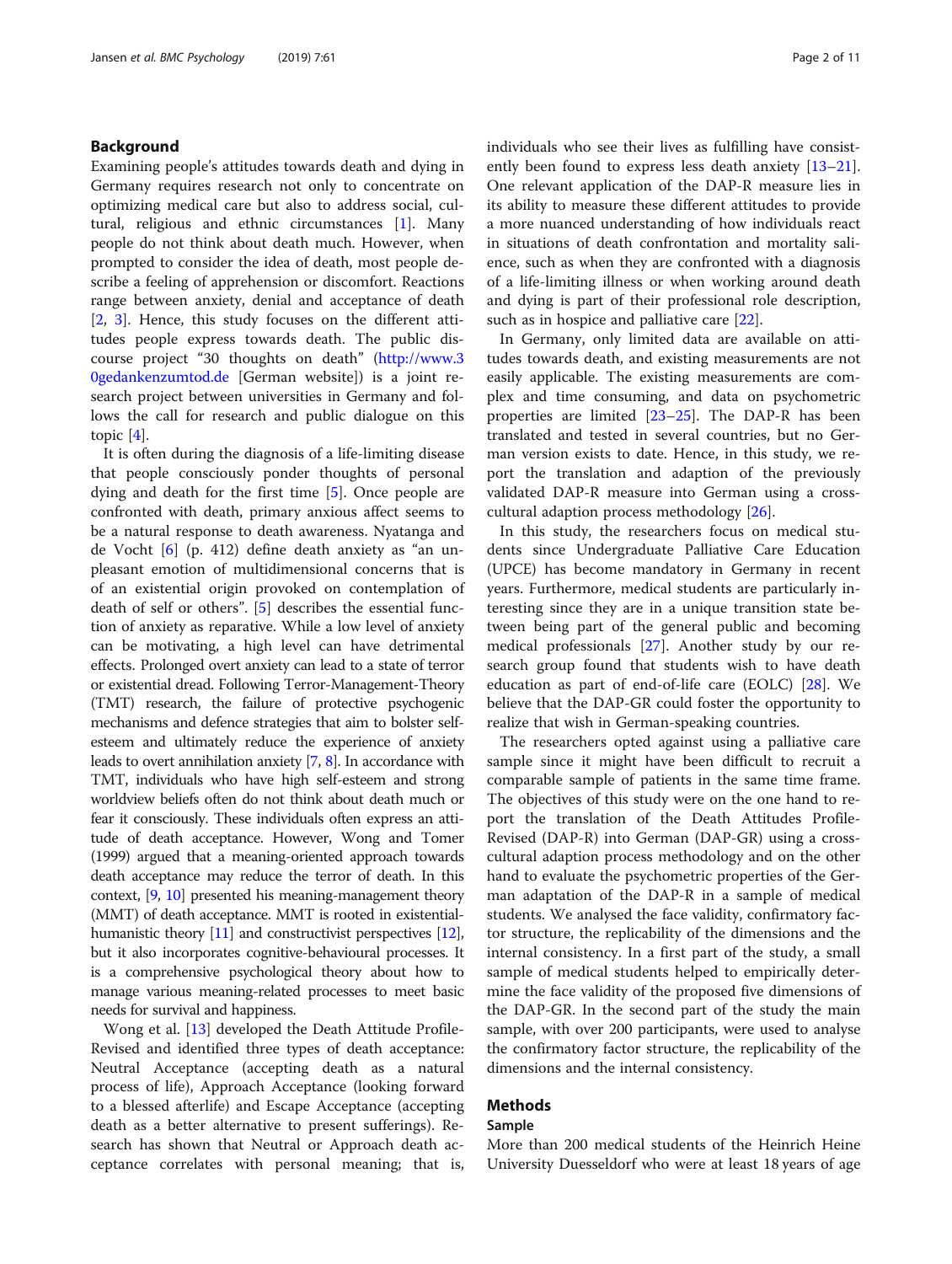or older and sufficiently fluent in the German language participated in this study. The demographic data of the face validity sample  $(n = 32)$  and the 216 participants of the main sample are presented in Table 1. In the face validity sample, the majority of the students were female (65,6%). Their average age was  $27,41$  years (SD = 3,69). For this part of the study, we included only students from higher semesters (> 5 semesters), of whom 78,1% reported having a fundamental spiritual belief.

For the main sample, most of the participants were female (63%), and the average age was  $24.37$  years (SD =

Table 1 Sample characteristics for face validity and main sample

| sample<br>Variables                                                 | Face validity $(N =$<br>32)<br>M (SD) [range] / | Main sample<br>$(N = 216)$<br>M (SD) |
|---------------------------------------------------------------------|-------------------------------------------------|--------------------------------------|
| Age                                                                 | %<br>27.41 (3.69) [22-                          | [range] / %<br>24.37 (3.92) [18-     |
|                                                                     | 27]                                             | 39]                                  |
| Gender                                                              |                                                 |                                      |
| Female                                                              | 65.6                                            | 63.0                                 |
| Male                                                                | 34.4                                            | 37.0                                 |
| Semester                                                            |                                                 |                                      |
| 1                                                                   |                                                 |                                      |
| $\overline{2}$                                                      |                                                 | 13.4                                 |
| 3                                                                   |                                                 | 2.3                                  |
| $\overline{4}$                                                      |                                                 | 24.5                                 |
| 5                                                                   |                                                 | 3.3                                  |
| 6                                                                   | 3.1                                             | 6.0                                  |
| 7                                                                   | 6.3                                             | 2.3                                  |
| 8                                                                   | 6.3                                             | .6                                   |
| 9                                                                   | 28.1                                            | 12.5                                 |
| 10                                                                  | 34.4                                            | 20.8                                 |
| 11                                                                  | 6.6                                             | 9.                                   |
| 12                                                                  | 9.4                                             | 3.2                                  |
| >12                                                                 | 6.3                                             | 3.7                                  |
| Spiritual beliefs (%)                                               |                                                 |                                      |
| Roman Catholic                                                      | 59.4                                            | 32.9                                 |
| Protestant                                                          | 9.4                                             | 23,3                                 |
| Christian orthodox                                                  |                                                 | 2.9                                  |
| Muslim                                                              | 3.1                                             | 3.8                                  |
| <b>Buddhist</b>                                                     | 6.2                                             | 1.9                                  |
| Jehovah's Witnesses                                                 | Ξ.                                              | $.5\,$                               |
| Atheist                                                             | 21.9                                            | 11.9                                 |
| Non                                                                 |                                                 | 22.9                                 |
| Experience with Dying/ Death                                        | 96.9                                            | 84.7                                 |
| Personally involved in topics<br>Dying/Death in the last four weeks | 21.9                                            | 17.6                                 |

Note: Percentages of spiritual beliefs of main Sample based on N 210, since missing responses

3.92). We included participants from all semesters (see Table 1). A total of 66,2% reported having a fundamental spiritual belief. The majority had previous experience with dying or death but had not been personally involved in these topics in the last 4 weeks (see Table 1).

#### Death attitude profile- revised

DAP-R [[13](#page-10-0)] captures attitudes towards dying and death. The measure consists of 32 items, which are assigned to 5 dimensions. The measure is answered on a 7-point Likert scale (from  $1 =$  strongly disagree to  $7 =$  strongly agree), with each item beginning with either strongly disagree or strongly agree (random polarity pattern) to reduce possible acquiescence bias [\[29](#page-10-0)]. Total scores on each subscale are the average of the items of the subscale. The five dimensions are as follows.

- 1. Fear of Death (Todesfurcht). This dimension captures the fear of dying and death. Issues related to dying and death are complex and result from different reasons (e.g., "The prospect of my own death arouses anxiety in me"). The internal consistency of the original dimension was  $\alpha = 0.86$ (seven items: 1, 2, 7, 18, 20, 21 and 32).
- 2. Death Avoidance (Vermeidungshaltung). This dimension measures the avoidance of thoughts and feelings towards dying and death. It is important not to see death avoidance as the absence of the fear of death (e.g., "I always try not to think about death"). The internal consistency of the original dimension was  $\alpha =$ 0.88 (five items: 3, 10, 12, 19 and 26)
- 3. Neutral Acceptance (Neutrale Akzeptanz). This dimension captures a neutral attitude towards dying and death. In this case, death is considered as an integral part of life (e.g., "Death should be viewed as a natural, undeniable, and unavoidable event"). The internal consistency of the original dimension was  $\alpha$  = 0.65 (five items: 6, 14, 17, 24 and 30)
- 4. Approach Acceptance (Akzeptanz von Tod als Schwelle zum Jenseits). This dimension implies a belief in a happy afterlife (e.g., "I believe that I will be in heaven after I die"). The internal consistency of the original dimension was  $α = 0.97$  (ten items: 4, 8, 13, 15, 16, 22, 25, 27, 28 and 31).
- 5. Escape Acceptance (Akzeptanz von Tod als Ausweg). This dimension captures positive attitudes towards death in light of suffering. When life is full of pain and distress, death may occur as a welcome alternative (e.g., "Death will bring an end to all my troubles"). The internal consistency of the original dimension was  $\alpha = 0.84$  (five items: 5, 9, 11, 23 and 29).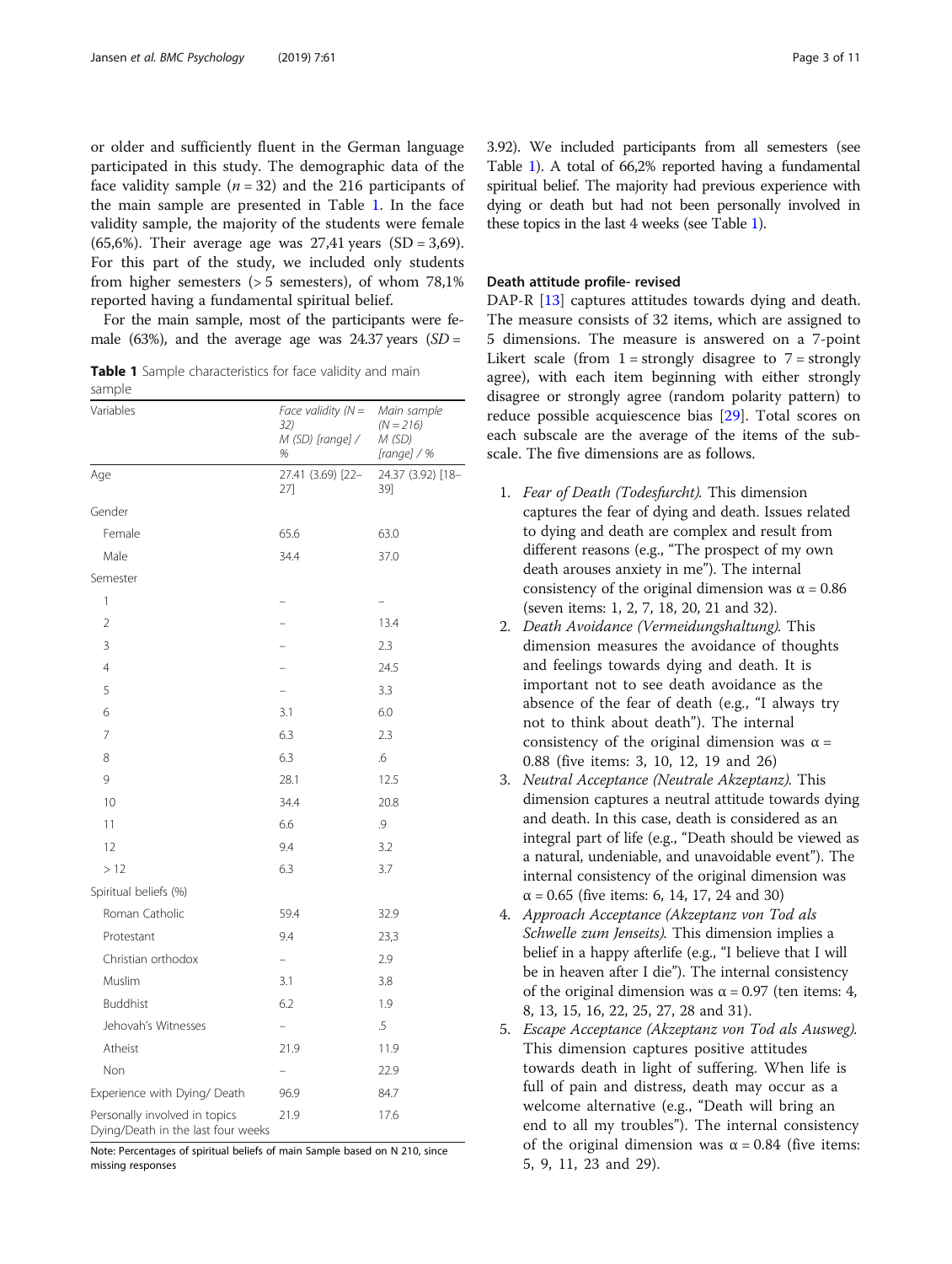#### Translation of the DAP-R

The DAP-R was translated following the proposed guidelines for cultural adaption by Guillemin et al. [\[26](#page-10-0)]. An overview of the translation process is shown in Fig. 1 (flowchart translation process). To study the health care needs of people with diverse cultural backgrounds, research instruments must be reliable and valid in each culture studied [[30,](#page-10-0) [31](#page-10-0)]. If quantitative measures are used in research, it is necessary to translate these measures into the language of the culture being studied. Without verification of the adequacy of translation, differences found while using the target language version in the target population might be due to errors in translation rather than representing true differences between countries [\[32\]](#page-10-0). The original "Death Attitude Profile-Revised: A multidimensional measure of attitudes towards death" measure [\[13](#page-10-0)] was translated from English to German by three independent professional translators (target language versions (German): G1, G2, G3). According to [[26\]](#page-10-0), differing interpretations and translation errors of ambiguous items in the original can be detected by this procedure. If the translator is aware of the objectives underlying the measure, a more reliable restitution of the intended measurement can result, whereas translators who are unaware of these objectives may draw unexpected meanings from the original tool [\[33](#page-10-0)]. We used only qualified translators who translated into German, their mother tongue [\[34](#page-10-0)].

In a second step, the resulting German target versions G1-G3 of the measure were back-translated into English, again by three different independent professional translators, to reveal mistakes in the translation and to verify the semantic equivalence between the source language (SL) version and the target language (TL) version (backtranslation versions B1, B2, B3). In the next step, we conducted a multidisciplinary consensus panel. The aim of this panel was to produce a preliminary final version of the German DAP-R (FB) that would be equal in

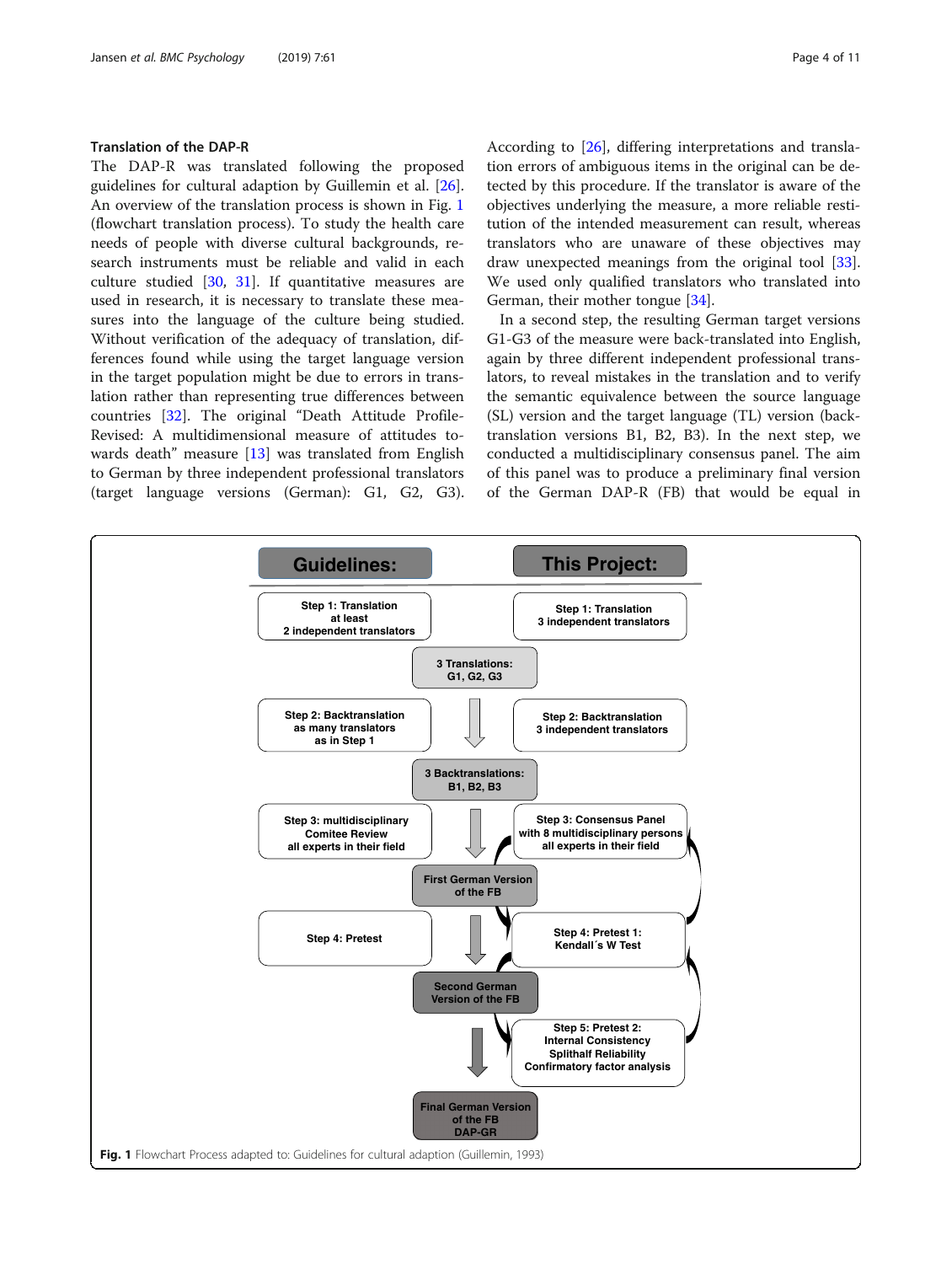semantic, idiomatic, empirical and conceptual ways based on the diverse forward- and backward translations described previously. Every participant in the panel received the original version of the DAP-R, the forwardtranslations G1-G3, the back-translations B1-B3, a proposed version by the head of the panel/research project, and guidelines on how to conduct the panel. The panel consisted of 9 participants, all of whom were experts in their field. Table 2 shows an overview of the panel participants and their expertise. The panel met on the 28th of March and the 9th of April in 2014, and a preliminary final version was produced on the 9th of April.

#### Procedure

To empirically determine the face validity of the proposed five dimensions of the DAP-R, we asked an independent group of 32 medical students of the Heinrich Heine University to place each item into what they believed was the most conceptually appropriate category. This part of the study was conducted via a paper/pencil method.

The main study took place at the Heinrich Heine University. Participants were asked to answer the measure using iPads. This survey mostly took place in the foyer of the medical special library of the Heinrich Heine University. Attendees provided informed consent for participation by finally transferring their results to our database via a button at the end of the survey.

#### Data analysis

Face validity was investigated by means of Kendall's W concordance coefficient test of interrater reliability [[35](#page-10-0)].

For the main sample, prior to data collection, a power analysis concerning sample size for split-half reliability (bivariate correlation, two tailed) was performed by

Table 2 Participants of the consensus panel and their expertise

| Participants of the consensus panel |                                                                                                                        |  |  |  |
|-------------------------------------|------------------------------------------------------------------------------------------------------------------------|--|--|--|
| Christian Schulz-<br>Ouach          | Head of research project, Head of Panel, Medical<br>expert for Palliative Care and Palliative Care<br><b>Education</b> |  |  |  |
| Jonas Jansen                        | Doctoral candidate, responsible for research project                                                                   |  |  |  |
| Andrea Schmitz                      | Medical expert for Palliative Care and Palliative Care<br><b>Education</b>                                             |  |  |  |
| Manuela<br>Respondek                | Nursing Expert for Palliative Care                                                                                     |  |  |  |
| Ursula Wenzel-<br>Meyburg           | Expert for Palliative Care Education                                                                                   |  |  |  |
| Alexandra Scherg                    | Student Expert for Palliative Care Education                                                                           |  |  |  |
| Rita Fountain                       | Expert for Translation process                                                                                         |  |  |  |
| Collin MacKenzie                    | English Native speaker with teaching assignment at<br>the University Hospital of Duesseldorf                           |  |  |  |
| Ralf Schäfer                        | Expert in Psychology (External Consultant)                                                                             |  |  |  |

means of G-power [\[36\]](#page-10-0), resulting in a suggested sample size of  $N = 138$ . For the confirmatory factor analysis, we set a sample size above 200 participants [[37\]](#page-10-0).

First, missing data on the DAP-R were evaluated. The amount of missing data was less than 1% in the case of each variable and was classified as being "missing completely at random" as Little's Missing Completely at Random Test was not significant ( $\chi$ 2 (705) = 685.66,  $p = .692$ ). Missing data were replaced with the expectation-maximization algorithm for each subscale.

After conducting descriptive statistics (means, standard deviations and ranges), the normal distribution of each subscale was evaluated with the Shapiro-Wilk test. The internal consistency of the DAP-R scales was assessed with Cronbach's alpha coefficients. Split-half reliability was estimated using the Spearman-Brown coefficient. Correlations between the subscales were measured with Spearman's correlation coefficient as the data were not normally distributed. Then, subsamples were assessed for systematic differences concerning age, gender, educational status (semester), educational background and prior experience with death.

Prior to confirmatory factor analysis, the data were checked for multivariate normality by means of analyses of kurtosis and skewness. In our sample, kurtosis and skewness data were close to zero and not close to 2 and 7 in any cases; thus, we assumed multivariate normality, except for one case (which was approximately skewness 5). The data typically were between − 1 and 1. In their classic article, Curran, West and Finch [\[38](#page-10-0)] defined moderate non-normality as skewness 2 and kurtosis 7. Moreover, because of the sensitivity of chi-square to non-normality and because it overestimates the lack of fit (type 1 error) when conducting CFA  $[39, 40]$  $[39, 40]$  $[39, 40]$  $[39, 40]$  $[39, 40]$ , we report other descriptive fit statistics, such as TLI and CFI.

To conduct the confirmatory factor analysis, the covariance matrix was introduced to AMOS 22 [[41\]](#page-10-0). After introducing the data, maximum likelihood estimation was used, and various goodness-of-fit estimations were analysed to assess the fit of the data: chi-square  $(\chi^2)$ ,  $\chi$ 2/ degree of freedom ratio (CMIN/DF), Comparative Fit Index (CFI), Root Mean Square Error of Approximation (RMSEA) and Standardized Mean Square Residual (SRMR). As the χ2 statistic is sensitive to sample size issues overestimating the lack of fit, it was not relied upon as a basis for acceptance or rejection of the model (e.g., [[39,](#page-10-0) [40](#page-10-0)]). Thus, the CMIN/DF is preferred instead, with values between 1 and 3 indicate a good-fitting model [[42\]](#page-10-0). According to Hu and Bentler (1998), RMSEA values below .06 indicate a good fit, while other authors accept values below .08 as a reasonable fit of the model [[43\]](#page-10-0). SRMR values below .08 are considered a good fit [[44\]](#page-10-0), while CFI values above .90 indicate an acceptable fit and those above .95 indicate an excellent fit of the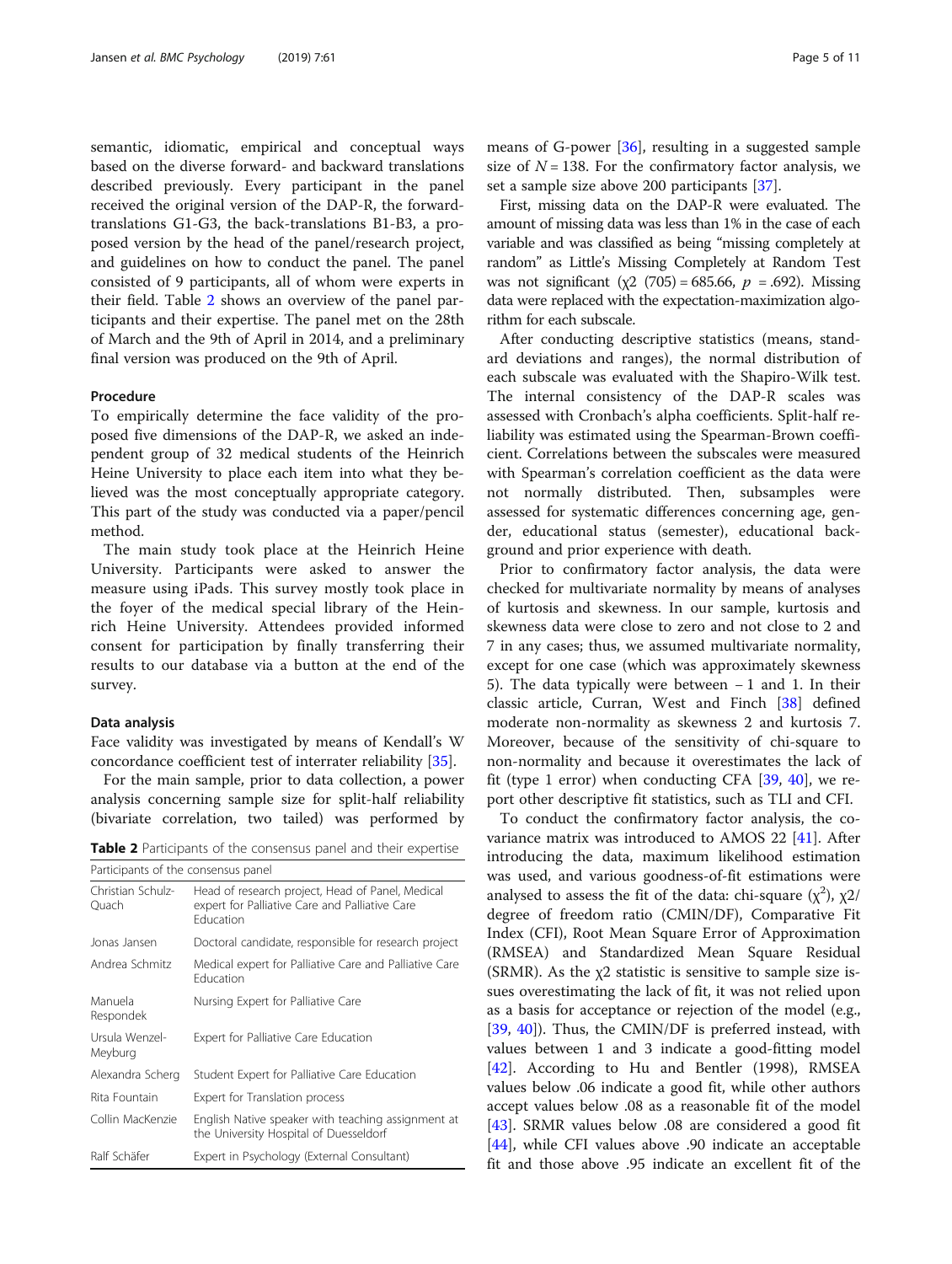model [\[42](#page-10-0), [44](#page-10-0), [45\]](#page-10-0). For the factor loadings, [[37\]](#page-10-0) suggested the following cut-offs: .32 (poor), .45 (fair), .55 (good), .63 (very good) and .71 (excellent).

#### Results

#### Face validity sample

The face validity results are shown in Table [3](#page-6-0). Kendall's W test revealed fair to good values, indicating acceptable inter-rater agreement and thus acceptable face validity.

#### Main sample

#### Scale characteristics and reliability

The means and standard deviations of the five factors were similar to the data obtained in the original study of [[13\]](#page-10-0) (see Table [4\)](#page-7-0). Although in most cases there were no problematic levels of skewness and kurtosis, the scales did not show a normal distribution (in each case, Shapiro-Wilk tests were  $p < .05$ ). The internal consistency of the five subscales was in line with the original measure [[13](#page-10-0)] and ranged from a low of .61 (Neutral Acceptance) to a high of .9[4](#page-7-0) (Approach Acceptance) (see Table 4). Splithalf reliability analysis also yielded good results as the Spearman-Brown-coefficient was .83.

Similar to the original version, our data indicated that the factors were quite independent. Only the Fear of Death factor correlated positively with Death Avoidance, and both of them were negatively associated with Neutral Acceptance (see Table [4\)](#page-7-0). There were no statistically significant differences concerning age, gender, semester, educational background and prior experience with death in any of the DAP-R subscales,  $p > .05$ .

#### Confirmatory factor analysis

The assumption about the five-factor structure of the instrument was assessed with confirmatory factor analysis on the data during the first assessment (T1,  $n = 216$ ). The fit was on the border of being acceptable,  $\chi$ 2  $(454) = 811.74$ ,  $p < .001$ , CMIN/DF = 1.79, CFI = .90,  $RMSEA = .06$ ,  $SRMR = .08$ . Because of the possibly problematic fit, the standardized residual covariance matrix was assessed. The highest covariance was found between Items 1 and 18  $(MI = 17.11)$ . This connection makes sense between these two items as they have very similar meanings. Additionally, a number of medium-low covariances (MI between 10 and 15) were found in the factor of Approach Acceptance, showing that some of the items may be redundant in this factor. However, after allowing the error terms to correlate between Items 1 and 18, the model fit became good,  $\chi^2$  (453) = 791,461,  $p < .001$ ,  $CMIN/DF = 1.74$ ,  $CFI = .90$ ,  $RMSEA = .05$ ,  $SRMR = .08$ . The only acceptable indicator was the CFI, which is understandable as in the case of the DAP-R, some items and subscales do not correlate (see Table [4\)](#page-7-0). Figure [2](#page-8-0) depicts the standardized solution of the five-factor model with the

addition of the correlation between the two error terms. The analysis of the factor loadings shown in Fig. [2](#page-8-0) suggest that Item 1 with a factor loading of .13 (and possibly Item 3 with a factor loading as low as .30) may be removed from the model as it does not load on the factor "Fear of Death". Further analysis showed that this item could not be placed on any of the remaining four factors. These data slightly diverge from the original scale as in that study, all items loaded at .40 or greater on at least one component [[13](#page-10-0)].

#### **Discussion**

This study reported the translation process of the German version of the Death Attitude Profile- Revised (DAP-GR), a multidimensional questionnaire to measure death attitudes, and its validation in German medical students.

With regard to the face validity, all items showed fair to good W values ranging from .30 to .79. The data of the main sample showed that the means and standard deviations were in line with the original study. Most of the participants were female, in accordance with statistical findings that show that in the year 2012, 65% of German university graduates in medicine were female [[46\]](#page-10-0).

In general, our data suggest overall good reliability of the German version of the DAP-R (DAP-GR). The subscales showed relatively high internal consistencies ranging from .65 to .88, and our data showed good splithalf reliability of .83, which was not tested in the original version of the measure. Similar to the original version [[13\]](#page-10-0), the factors were quite independent; only the Fear of Death factor correlated positively with Death Avoidance, and both of them were negatively associated with Neutral Acceptance. Furthermore, the factors' intercorrelations suggest that there might be a higher order factor structure present. Approach and escape acceptance seem to cluster together representing a dimension of positive aspects of death. A negative dimension seems to be composed by fear of death/death avoidance anchoring one end of this spectrum, and neutral acceptance anchoring the other. These overarching positive and negative attitudinal dimensions appear to be independent of each other. This implies that positive and negative attitudes towards death are not necessarily the direct opposites of one another. Similar patterns have been found in work on positive and negative emotions ins social psychology [\[47](#page-10-0)–[50\]](#page-10-0) and research on masculinity and femininity [[51](#page-10-0)–[53](#page-10-0)]. In future work the meaning and implications of this structure should be considered.

The scores of DAP-GR's subscales did not differ based on age, gender, semester, educational background and prior experience with death. Thus, these variables seem to have no influence on attitudes towards dying and death. These data differ from the original study, in which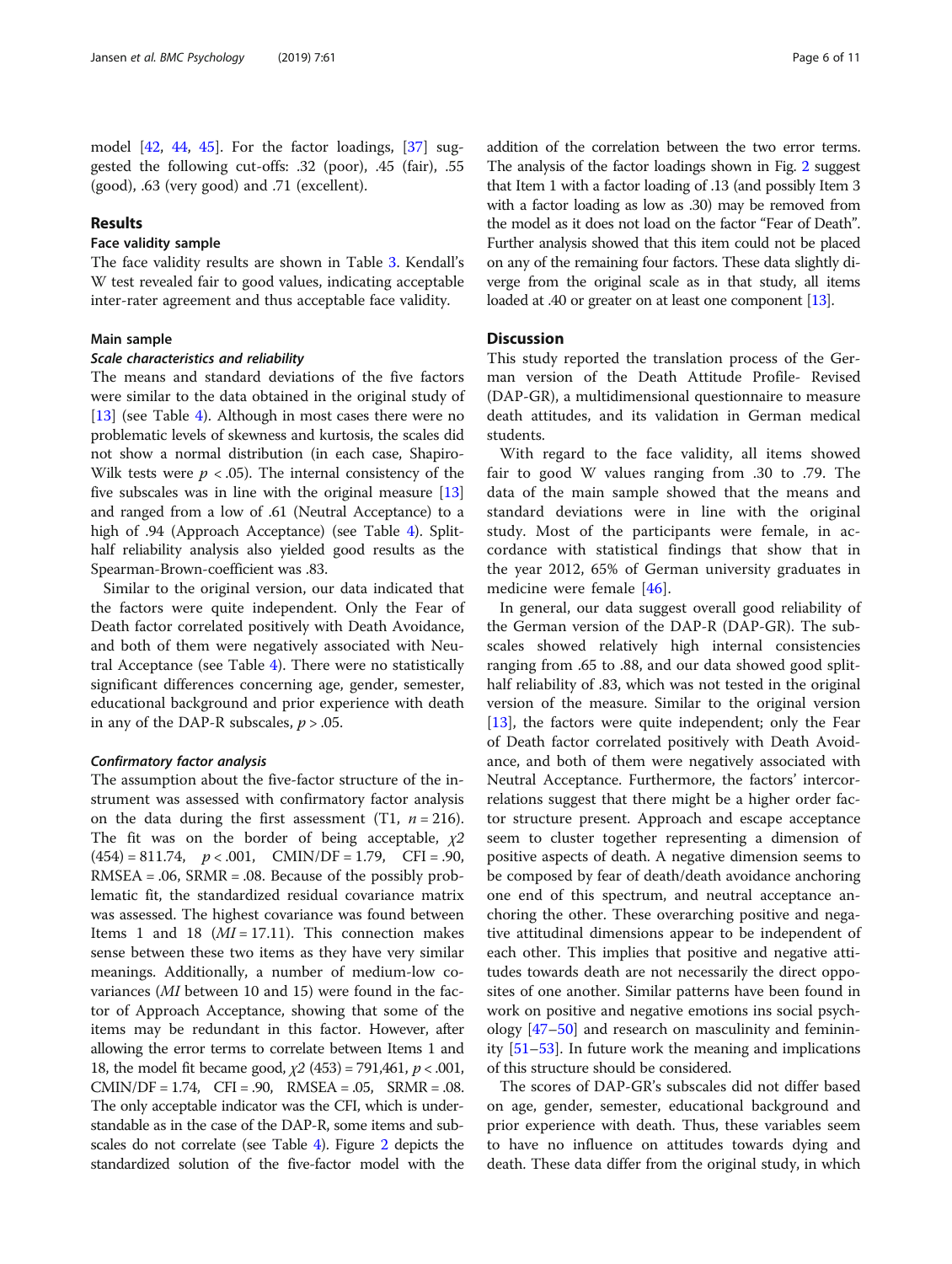<span id="page-6-0"></span>

|              | Item Original item                                                                | German Translation                                                                                          | Kendall's<br>W | x2     |
|--------------|-----------------------------------------------------------------------------------|-------------------------------------------------------------------------------------------------------------|----------------|--------|
| $\mathbf{1}$ | Death is no doubt a grim experience.                                              | Der Tod ist zweifellos eine grauenvolle Erfahrung.                                                          | .42            | 53.19  |
| 2            | The prospect of my own death arouses anxiety in<br>me.                            | Die Aussicht auf meinen eigenen Tod verursacht mir Angst.                                                   | .30            | 37.22  |
| 3            | I avoid death thoughts at all costs.                                              | Ich vermeide Todesgedanken um jeden Preis.                                                                  | .49            | 62.29  |
| 4            | I believe that I will be in heaven after I die.                                   | Ich glaube, dass ich nach meinem Tod in den Himmel komme.                                                   | .65            | 81.11  |
| 5            | Death will bring an end to all my troubles.                                       | Der Tod wird all meinen Sorgen ein Ende bereiten.                                                           | .59            | 75.97  |
| 6            | Death should be viewed as a natural, undeniable,<br>and unavoidable event.        | Der Tod sollte als natürliches, unbestreitbares und unvermeidliches<br>Ereignis angesehen werden.           | .59            | 73.48  |
| 7            | I am disturbed by the finality of death.                                          | Die Endgültigkeit des Todes verstört mich.                                                                  | .36            | 46.12  |
| 8            | Death is an entrance to a place of ultimate<br>satisfaction.                      | Der Tod stellt die Schwelle zu einem Ort der höchsten Zufriedenheit<br>dar.                                 | .67            | 85.92  |
| 9            | Death provides an escape from this terrible world.                                | Der Tod bietet einen Ausweg aus dieser schrecklichen Welt.                                                  | .69            | 88.27  |
| 10           | Whenever the thought of death enters my mind, I<br>try to push it away.           | Wann immer mir der Gedanke an den Tod in den Sinn kommt,<br>versuche ich ihn beiseite zu schieben.          | .63            | 80.13  |
| 11           | Death is deliverance from suffering and pain.                                     | Der Tod stellt die Erlösung von Schmerz und Leid dar.                                                       | .79            | 100.57 |
| 12           | I always try not to think of death.                                               | Ich bemühe mich stets, nicht an den Tod zu denken.                                                          | .57            | 72.68  |
| 13           | I believe that heaven will be a much better place<br>than this world.             | Ich glaube, dass der Himmel ein viel besserer Ort sein wird, als diese<br>Welt.                             | .63            | 80.97  |
| 14           | Death is a natural aspect of life.                                                | Der Tod ist ein natürlicher Aspekt des Lebens.                                                              | .65            | 83.58  |
| 15           | Death is a union with God and eternal bliss.                                      | Der Tod ist eine Vereinigung mit Gott und ewige Glückseligkeit.                                             | .71            | 91.23  |
| 16           | Death brings a promise of a new and glorious life.                                | Der Tod bringt das Versprechen auf ein neues und herrliches Leben.                                          | .66            | 84.73  |
| 17           | I would neither fear death nor welcome it.                                        | Ich würde den Tod weder fürchten noch willkommen heißen.                                                    | .68            | 86.55  |
| 18           | I have an intense fear of death.                                                  | Ich habe große Angst vor dem Tod.                                                                           | .59            | 75.86  |
| 19           | I avoid thinking about death altogether.                                          | Über den Tod nachzudenken, vermeide ich komplett.                                                           | .65            | 83.24  |
| 20           | The subject of life after death troubles me greatly.                              | Das Thema Leben nach dem Tod beunruhigt mich sehr.                                                          | .34            | 43.94  |
| 21           | The fact that death will mean the end of<br>everything as I know it frightens me. | Die Tatsache, dass der Tod das Ende von allem, wie ich es kenne,<br>bedeuten wird macht mir Angst.          | .35            | 45.03  |
| 22           | I look forward to a reunion with my loved ones<br>after I die.                    | Ich freue mich auf ein Wiedersehen mit mir nahestehenden Menschen,<br>nachdem ich gestorben bin.            | .71            | 90.51  |
| 23           | I view death as a relief from earthly suffering.                                  | Ich sehe den Tod als Erlösung von irdischem Leiden.                                                         | .72            | 91.95  |
| 24           | Death is simply a part of the process of life.                                    | Der Tod ist einfach ein Teil des Lebensprozesses.                                                           | .60            | 76.26  |
| 25           | I see death as a passage to an eternal and blessed<br>place.                      | Ich sehe den Tod als einen Übergang zu einem ewigen und<br>gesegneten Ort.                                  | .68            | 87.51  |
| 26           | I try to have nothing to do with the subject of<br>death.                         | Ich versuche nichts mit dem Thema Tod zu tun zu haben.                                                      | .63            | 80.10  |
| 27           | Death offers a wonderful release of the soul.                                     | Der Tod bietet eine wunderbare Befreiung der Seele.                                                         | .77            | 97.88  |
| 28           | One thing that gives me comfort in facing death<br>is my belief in the afterlife. | Eine Sache die mir Trost gibt wenn ich dem Tod ins Auge sehe, ist<br>mein Glaube an das Leben nach dem Tod. | .60            | 75.50  |
| 29           | I see death as a relief from the burden of this life.                             | Ich sehe den Tod als Erlösung von der Last dieses Lebens.                                                   | .72            | 91.96  |
| 30           | Death is neither good nor bad.                                                    | Der Tod ist weder gut noch schlecht.                                                                        | .65            | 83.21  |
| 31           | I look forward to life after death.                                               | Ich freue mich auf das Leben nach dem Tod.                                                                  | .58            | 73.85  |
| 32           | The uncertainty of not knowing what happens<br>after death worries me.            | Die Ungewissheit, über das was nach dem Tod passiert, beunruhigt<br>mich.                                   | .34            | 43.16  |

Note: all  $df = 4$ , all  $p < .01$ 

[[13\]](#page-10-0) reported that older participants were less afraid and more accepting of death as a reality and as an escape than younger participants. In that study, females were also significantly more accepting of life after death and

more accepting of death as an escape than males were. These findings may be surprising since other studies show that, for example, gender or prior experience with death have an influence on attitudes towards dying and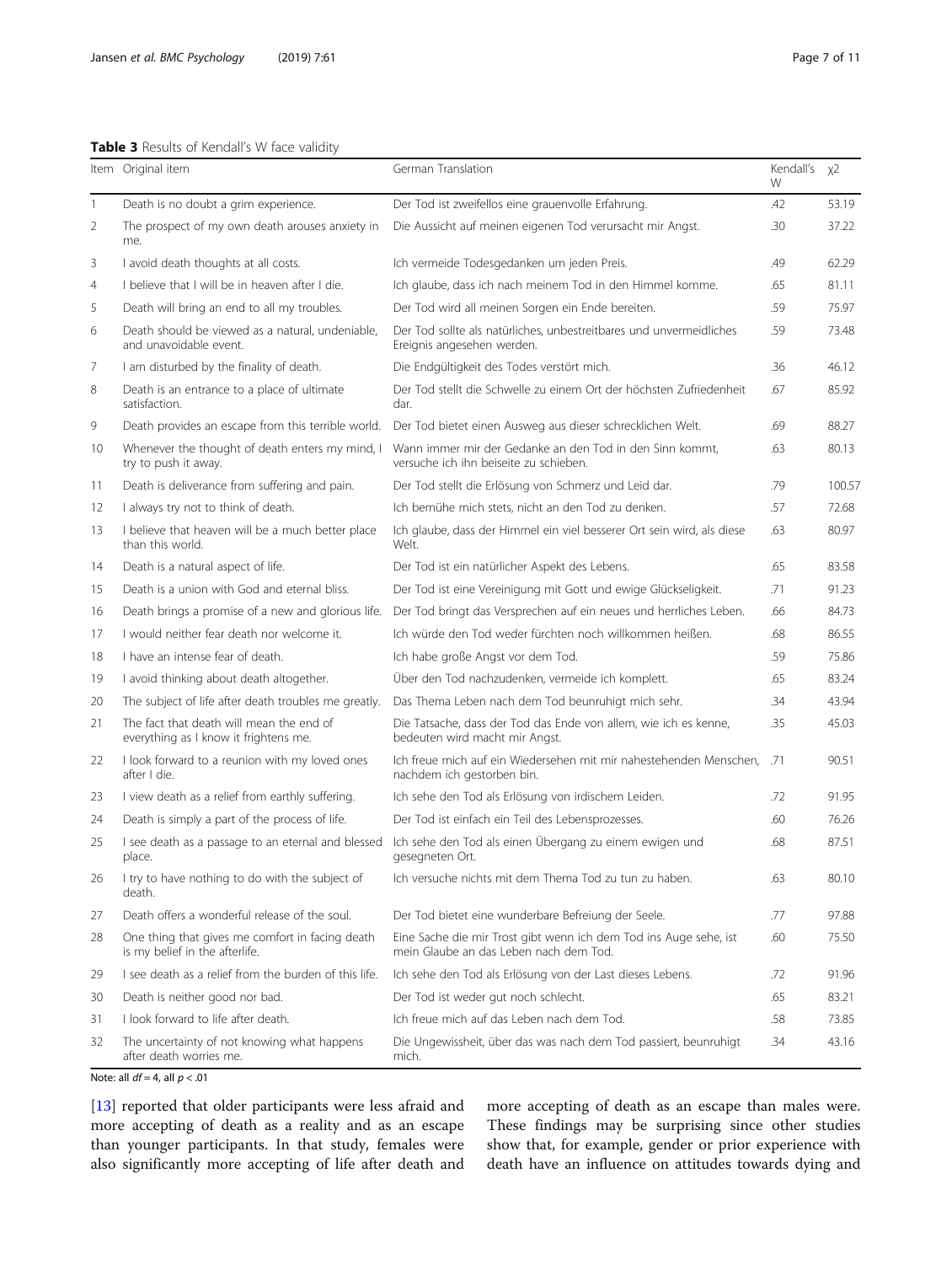|                     | Fear of death | Death avoidance | Neutral acceptance | Approach acceptance | Escape acceptance |
|---------------------|---------------|-----------------|--------------------|---------------------|-------------------|
| Fear of death       |               |                 |                    |                     |                   |
| Death avoidance     | $.38***$      |                 |                    |                     |                   |
| Neutral acceptance  | $-.39***$     | $-.21$ **       |                    |                     |                   |
| Approach acceptance | $-.07$        | .00             | $-.10$             |                     |                   |
| Escape acceptance   | $-.02$        | $-.02$          | $-.02$             | $.31***$            |                   |
| М                   | 3.97          | 2.77            | 5.70               | 3.42                | 3.54              |
| <b>SD</b>           | 1.22          | .98             | .73                | 1.43                | 1.18              |
| Range               | $1.14 - 6.43$ | $1 - 6$         | $2 - 7$            | $.98 - 6.6$         | $1 - 7$           |
| Kurtosis            | $-0.46$       | $-0.46$         | 2.64               | $-0.80$             | $-.24$            |
| Skewness            | $-.22$        | .80             | $-0.88$            | .17                 | .32               |
| Cronbach's alpha    | .82           | .79             | .61                | .94                 | .75               |

<span id="page-7-0"></span>Table 4 Descriptive statistics and intercorrelations between the subscales of DAP-GR

Note:  $N = 216$ ; \*  $p < .050$ ; \*\*  $p < .001$ ; \*\*\*  $p < .0005$ . All  $p$  values are two-tailed

death [\[27](#page-10-0), [54\]](#page-10-0). For instance, woman have a more positive attitude towards death than men do [[55](#page-10-0)]. This finding seems to be related to a general difference between men and women in their perceptions of health [[56](#page-10-0)]. Regarding the factor "prior experience to death" it might be helpful to take a closer look on the special experience, a participant of the study had, to improve the predictive power of the participants' answers. For example, a bad and negative experience might influence one's attitude in another way than a good and positive one. For further studies, in which we will use the final instrument, we will incorporate that fact and will not only enquire if the participant had prior experience with death, but also find a way to assess the quality of the experience. It may also be surprising as other studies show that according to students' opinions, death education plays an important role in Undergraduate Palliative Care Education (UPCE) to achieve a positive self-estimation of competence and self-efficacy [\[57](#page-10-0)-[61\]](#page-10-0).

In our German sample, the confirmatory factor analysis showed a good fit of the data to the original factor structure with minor adjustments allowing item covariations among Items 1 and 18 due to linguistic similarities. Although the fit was perfectly acceptable, Item 1 did not load highly on any of the factors; thus, our results may suggest the need to rethink the elimination of this item.

#### Limitations

In addition to the significant results, there are some limitations that should be mentioned. The measurement only offers a quantitative approach to the field of attitudes towards death. For more in-depth results, qualitative studies (e.g., interviews, focus groups) could be more appropriate. Qualitative studies may not only help to deepen understanding of this field of study but also validate existing quantitative results [\[62](#page-10-0), [63\]](#page-10-0).

With regard to the aim of validating this measurement for use in palliative care settings, it should be noted that the investigation of the test's goodness criteria has not been established with palliative care patients for two reasons. First, it was difficult to recruit a comparable sample of palliative care patients in the same time frame. Second, the researchers selected medical students since UPCE has become mandatory in Germany in recent years. Furthermore, medical students are particularly interesting since they are in a unique transition state between being part of the general public and becoming medical professionals [\[27](#page-10-0)].

Another limitation of this study is that the correlations meant to test convergent validity were not significant. This implies that more theoretical work may be needed to identify predictive relationships and to further examine the construct validity of this German version of the DAP-R (DAP-GR). Due to the very limited and complex existing measurements in the German language that might be related to attitudes towards death, the construct validity analysis was ruled out for the objectives of this study. Our research group is currently applying the German Version of the DAP-R (DAP-GR) via the discourse project website "30 Gedanken zum Tod", funded by the Bundesministerium für Bildung und Forschung (BMBF). [[64](#page-10-0)] To date (5/ 2018), more than 1200 individuals have participated online. This project is ongoing, and data from the survey will be reported separately in the future.

#### Conclusion

In summary, the limitations and absence of existing measures to capture attitudes towards dying and death in the German language have led to the translation and adaption of the Death Attitude Profile-Revised (DAP-R) [[13\]](#page-10-0). The German Version of the DAP-R (DAP-GR) promises to be a robust instrument to establish normative data on death attitudes for use in German-speaking countries.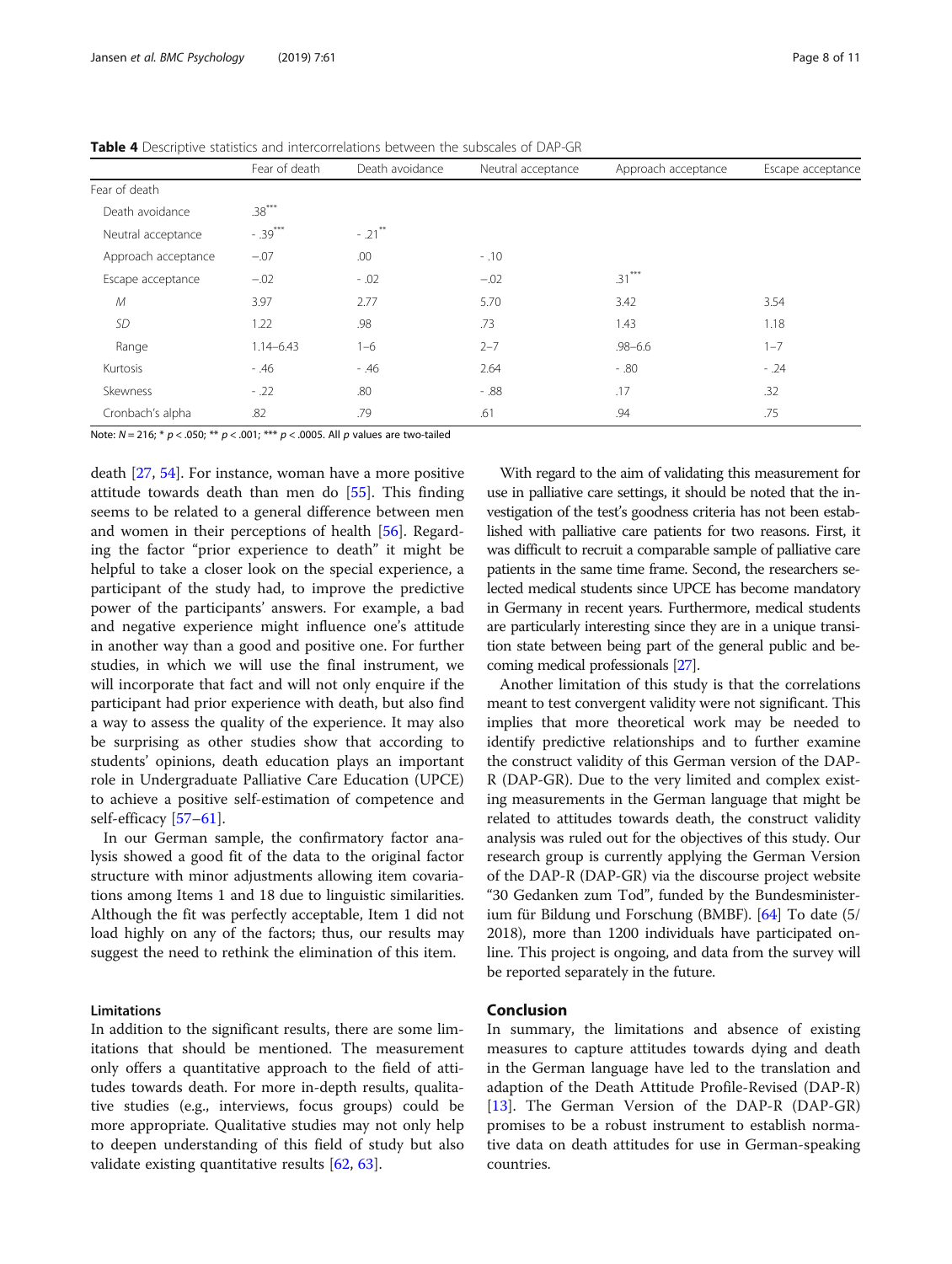#### Abbreviations

B1–3: Back-translation versions; BMBF: Bundesministerium für Bildung und Forschung; DAP-GR: German Version of the Death Attitude Profile-Revised; DAP-R: Death Attitude Profile-Revised; EOLC: End of life care; FB: Preliminary final version of DAP-GR; G1–3: Target language versions (German); MMT: Meaning-Management Theory; SL: Source language version; TL: Target language version; TMT: Terror-Management Theory; UPCE: Undergraduate Palliative Care Education

#### Acknowledgements

The authors thank all the students for their participation in the evaluation. The authors thank Manuela Schallenburger, Alexandra Scherg, Collin MacKenzie and Ursula Wenzel-Meyburg for their participation and supportive work in the consensus panel. We also thank Margit van de Snepscheut and Eva Zilkens for their help in realizing the survey.

This paper was written in partial fulfilment of the requirements of the Medical Research School Düsseldorf for the degree Dr. med. For Jonas Jansen. The discourse project "30 Gedanken zum Tod" was funded by the Bundesministerium für Bildung und Forschung (BMBF).

#### Authors' contributions

JJ and CS designed the study, supervised the translation progress and the consensus panel, supervised data collection, analysed the data and wrote the manuscript. NE and DC analysed the data and performed statistical analysis. AS designed the study and participated in the consensus panel. RF participated in the translation process, participated in the consensus panel and performed language editing. MF, RS and PW supervised the study.

<span id="page-8-0"></span>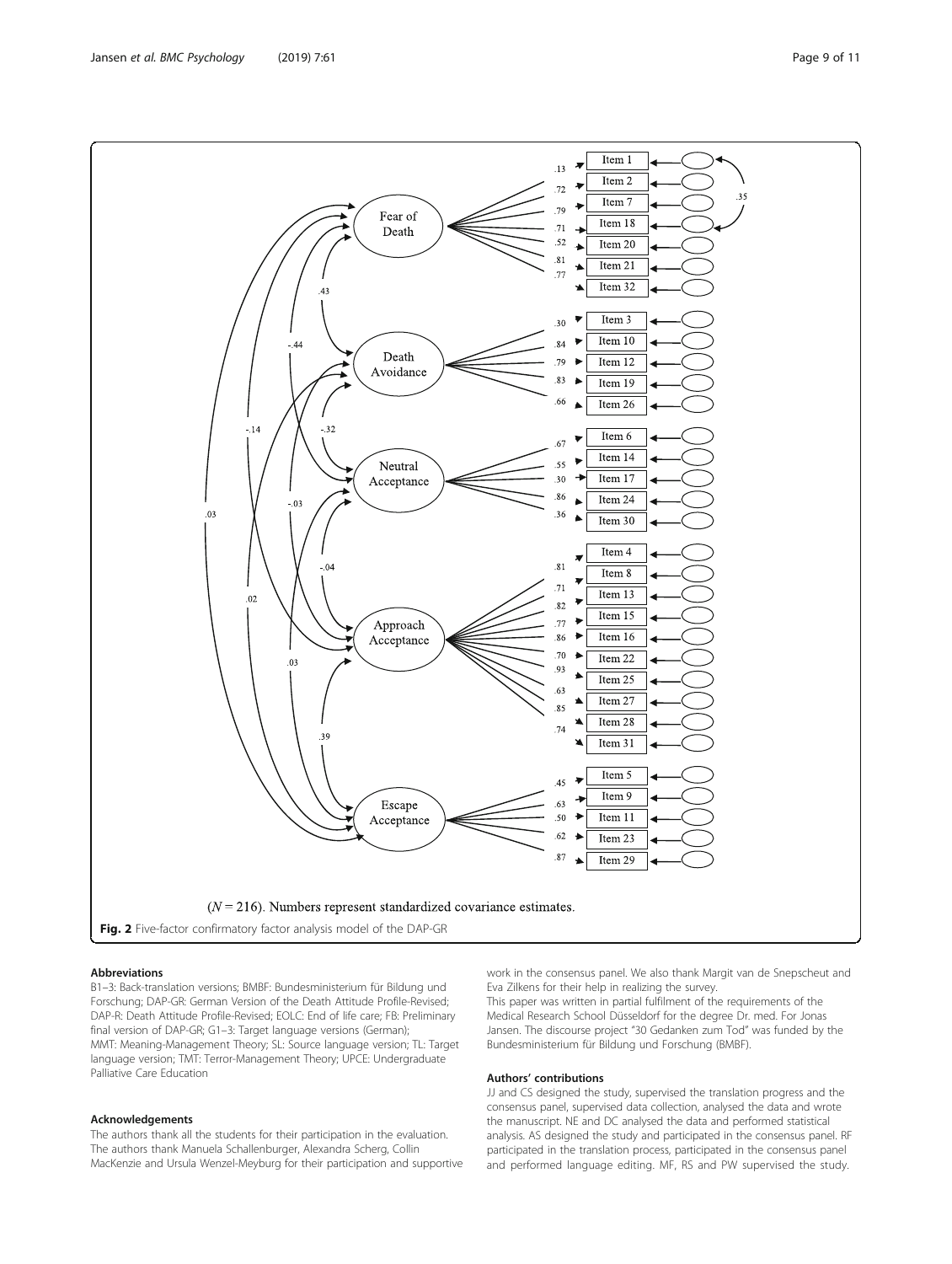<span id="page-9-0"></span>KF designed the study, supervised data analysis, analysed the data, performed statistical analyses and wrote the manuscript. All authors were involved in drafting the manuscript and revising it critically for important intellectual content; all authors gave final approval of the final version to be published. Each author takes public responsibility and accepts accountability for those portions of the content with which they were substantially involved as described above.

#### Authors' information

JJ is a Specialist Registrar in Internal Medicine at Lukaskrankenhaus Neuss GmbH, Department II, Gastroenterology, Oncology, Internal Medicine and Palliative Medicine, Neuss, Germany. He is a Doctoral Candidate at the Medical Research School of the Heinrich Heine University, Duesseldorf, Germany.

CSQ is a Consultant in Psychiatry, Psychosomatic Medicine, Medical Psychotherapy, and Palliative Medicine from Germany and is a Visiting Lecturer in Palliative Care Psychiatry at the Institute for Psychiatry, Psychology and Neuroscience (IoPPN) at King's College, London. He is Assistant Professor for Palliative Care Psychiatry at the University of Toronto and faculty member of the Global Institute of Psychosocial, Palliative and End-of-Life Care, Toronto, Canada. Additionally, he is pursuing a Doctorate of Professional Studies (DProf) in Existential-Phenomenological Psychotherapy at the New School of Psychotherapy and Counselling in London, UK. NE is Psychologist and works as an Assistant Professor at the Psychology Department of the Karoli Gaspar University of the Reformed Church in Hungary. She is an expert in Statistics and specializes in Mindfulness and Acceptance and Commitment Therapy.

DFC is a Psychologist and works as a Therapist, Lecturer and Doctoral Candidate at the Psychology Department of the University of Almería, Spain. AS is an Anaesthesiologist with specializations in Palliative Care and Pain Medicine. She works in a clinic of Psychiatry and Psychotherapy for children and adolescents, with expertise in Animal-Assisted Therapy.

RF is a Paediatric Palliative Care Coordinator at Dana Farber Cancer Institute and Boston Children's Hospital, Boston, Massachusetts, USA. PTP is Professor Emeritus of Trent University and Adjunct Professor at Saybrook University. He is a Fellow of APA and CPA and President of the International Network on Personal Meaning [\(www.meaning.ca](http://www.meaning.ca/)) and the Meaning-Centered Counselling Institute ([www.meaningtherapy.com](http://www.meaningtherapy.com/)). Editor of the International Journal of Existential Psychology and Psychotherapy, he has also edited two influential volumes on The Human Quest for Meaning. A prolific writer, he is one of the most-cited existential and positive psychologists. The originator of Meaning Therapy and International Meaning Conferences, he has been invited to give keynotes and meaning therapy workshops worldwide. He is the recipient of various awards, most recently the Carl Rogers Award from the Society for Humanistic Psychology (Div. 32 of the APA).

MF is a Consultant in Neurology and Psychiatry, in Psychosomatic Medicine, and Psychoanalyst (DPG, DGPT, D3G), member of the Medical Faculty and Vice-Director of the Clinical Institute of Psychosomatic Medicine and Psychotherapy at the University Hospital of the Heinrich-Heine-University Duesseldorf.

RS is an Experimental Psychologist, Psychophysiologist, Methodologist and Co-Leader of the Laboratory for Psychophysiological Affect Research at the Clinical Institute for Psychosomatic Medicine and Psychotherapy at the University Hospital of the Heinrich-Heine-University Duesseldorf. KF is a Psychologist and Medical Researcher. She is a Consultant for Psychometrics, Statistics and Research Methodology. She specializes in Health Research with a focus on Palliative Care, Integrative Medicine, educational and clinical assessment. She is a Research Fellow, Lecturer and PhD student at the Chair of Research Methodology and Statistics, Department for Psychology and Psychotherapy at Witten/Herdecke University.

#### Availability of data and materials

The datasets used and/or analysed during the current study are available from the corresponding author on reasonable request.

#### Ethics approval and consent to participate

Ethical approval was obtained from the ethics committee of the Heinrich Heine University (No. 4921R/ Reg-ID: 2014123063). Participants consented to participate in the study and consented to the results being published

according to the ethical approval. The study was conducted in accordance with the Declaration of Helsinki on Ethical Principles for Medical Research involving Human Subjects.

Prior to take an active part in the study, attendees received background information via the iPads we used throughout our study. Participants were given enough time to decide whether they want to take part, or not. Attendees provided informed consent for participation by finally transferring their results to our database via a button at the end of the survey.

#### Consent for publication

Not applicable.

#### Competing interests

The authors declare that they have no competing interests.

#### Author details

<sup>1</sup>Medical Faculty, Clinical Institute of Psychosomatic Medicine and Psychotherapy, University Hospital Düsseldorf, Düsseldorf, Germany. <sup>2</sup>Städtische Kliniken, Lukaskrankenhaus Neuss GmbH, Medical Clinic II, Neuss Germany. <sup>3</sup>Department of Supportive Care, Princess Margaret Cancer Centre University Health Network, Toronto, ON, Canada. <sup>4</sup> Department of Psychiatry, University of Toronto, Toronto, ON, Canada. <sup>5</sup>Department of Psychological Medicine, King's College, Institute of Psychiatry, Psychology and Neuroscience, London, UK. <sup>6</sup>Karoli Gaspar University of the Reformed Church in Hungary, Budapest, Hungary. <sup>7</sup>Universidad de Almería, Almería, Spain. <sup>8</sup>LVF Clinic of Psychiatry, Psychosomatic and Psychotherapy for Children and Adolescence, Viersen, Germany. <sup>9</sup>Psychosocial Oncology and Palliative Care Department, Dana-Farber Cancer Institute, Boston, MA, USA. <sup>10</sup>The Meaning Centered Counseling Institute, Toronto, Canada. <sup>11</sup>Chair of Research Methodology and Statistics, Department of Psychology and Psychotherapy, Faculty of Health, Witten/Herdecke University, Witten, Germany.

#### Received: 26 September 2018 Accepted: 26 August 2019 Published online: 11 September 2019

#### References

- 1. Dlubis-Mertens K. Charta zur Betreuung schwerstkranker und sterbender Menschen in Deutschland. Deutsche Gesellschaft für Palliativmedizin e.V.. 2010. [https://www.dgpalliativmedizin.de/images/stories/Charta-08-09-201](https://www.dgpalliativmedizin.de/images/stories/Charta-08-09-2010%20Erste%20Auflage.pdf) [0%20Erste%20Auflage.pdf](https://www.dgpalliativmedizin.de/images/stories/Charta-08-09-2010%20Erste%20Auflage.pdf). Accessed 3 Mar 2014.
- 2. Schnell MW, Schulz C. 30 Gedanken zum Tod: mit Fotografien von Olaf Schlotte und einem Vorwort von Klaus Honnef: Nicolaische Verlagsbuchhandlung; 2016.
- 3. Schnell MW, Schulz C. Dem Sterben begegnen: 30 junge Menschen sprechen mit sterbenden Menschen und deren Angehörigen: Hogrefe, vorm. Bern: Verlag Hans Huber; 2015.
- 4. Meier EA, Gallegos JV, Thomas LP, Depp CA, Irwin SA, Jeste DV. Defining a good death (successful dying): literature review and a call for research and public dialogue. Am J Geriatr Psychiatry : official journal of the American Association for Geriatric Psychiatry. 2016;24(4):261–71.
- 5. Schulz C. Ängste und Anpassungstörungen. In: Macleod S, Schulz C, editors. Psychiatrie in der Palliativmedizin- Behandlung psychiatrischer und psychosomatischer Probleme am Lebensende. Bern: Hans Huber Verlag; 2013. p. 25–45.
- 6. Nyatanga B. de Vocht Hilde. Towards a definition of death anxiety. Int J Palliat Nurs. 2006;12(9):410–3.
- 7. Greenberg J, Koole S, Pyszczynski T. Handbook of Experimental Existential Psychology. New York: Gulilford; 2004.
- 8. Schulz C. Angst. In: Schnell MW, Schulz C, editors. Bassiswissen Palliativmedizin. Heidelberg: Springer Medizin Verlag; 2012. p. 94–100.
- Wong PTP. Meaning management theory and death acceptance. In: Tomer A, Eliason GT, PTP W, editors. Existential and Spiritual Issues in Death Attitudes; 2008.
- 10. PTP W. Transformation of grief through meaning: Meaning-centered counseling for bereavement. In: Tomer A, Eliason GT, PTP W, editors. Existential and spiritual issues in death attitudes. New York: Lawrence Erlbaum Associates; 2008. p. 375–96.
- 11. Wong PTP. Viktor Frankl: prophet of hope for the 21st century. In: Batthyany a, Levinson J, editors. Anthology of Viktor Frankl's logotherapy. Phoenix: Zeig, Tucker & Theisen; 2005.